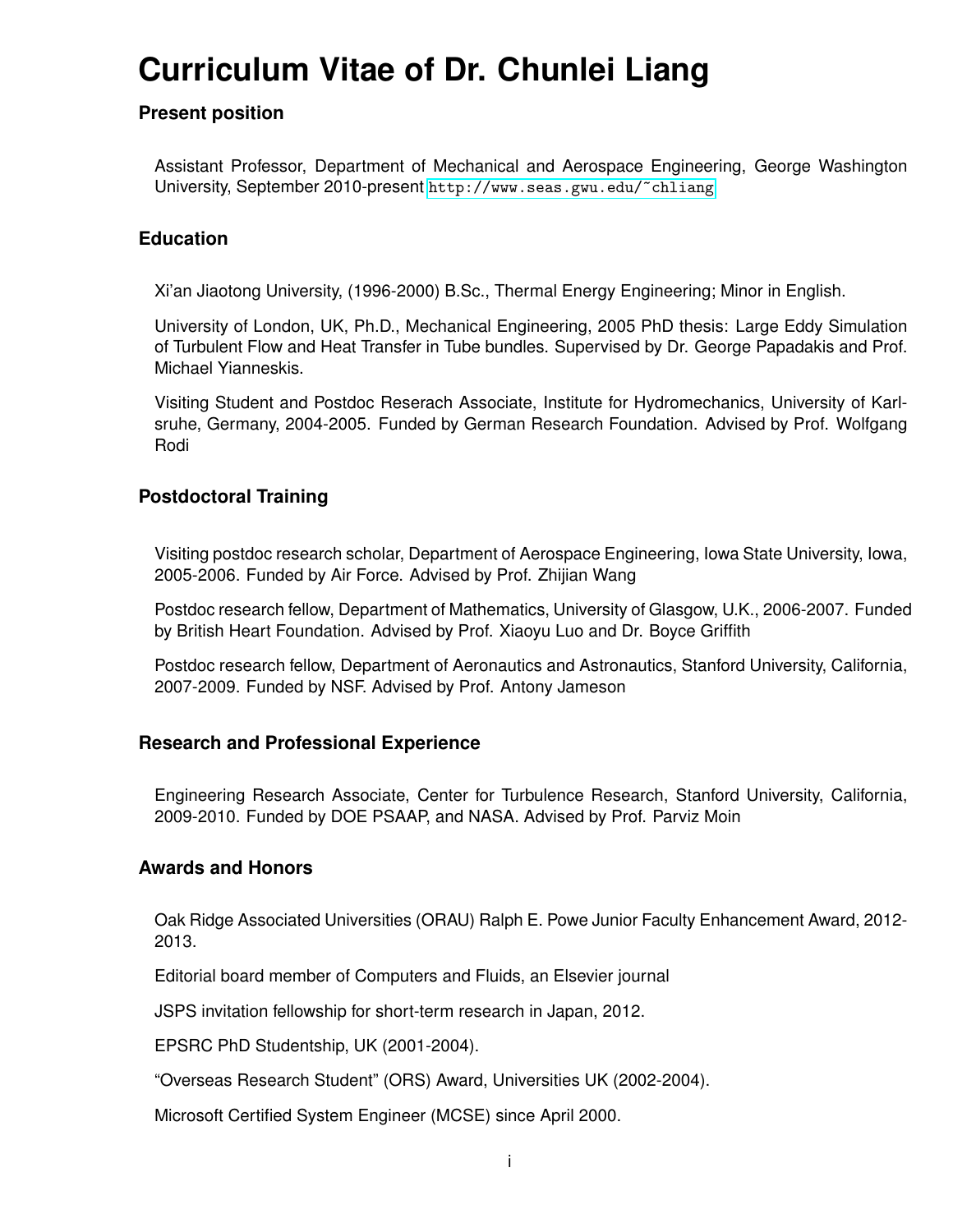Xi'an Jiaotong University Scholarships, 1996-97, 1997-98, 1999-2000.

#### **Research Grant/Awards**

PI of an Office of Naval Research (ONR) three-year research grant at US\$120, 000 with award no. N000141210500.

PI of GW University Facilitating Fund, 2012-2013. Total funding amount is US\$25,000.

Oak Ridge Associated Universities (ORAU) Ralph E. Powe Junior Faculty Enhancement Award, 2012- 2013. Total funding amount is US\$10,000.

Winner of the 2011-2012 Interdisciplinary Research Fund Competition of GW Institute for Biomedical Engineering. Total funding amount is US\$10,000.

#### **Journal and Technical Publications**

- 1. J. Chen, C. Liang and J. D. Lee (2012) Spectral difference method for compressible unsteady micropolar fluid flow, in press, Computers and Fluids.
- 2. X.Y. Luo, B.E. Griffith, X.S. Ma, M. Yin, T.J. Wang, Chunlei Liang, P.Watton & G.M. Bernacca (2012) Bending Effect of a Mitral Prosthesis During a Dynamic Cycle, in press, Biomechanics and Modeling in Mechanobiology.
- 3. C. Liang, A. S. Chan, and A. Jameson (2011) A p-multigrid spectral difference method for solving unsteady incompressible Navier-Stokes equations. Vol 51, pp 127-135, Computers and Fluids.
- 4. J. Chen and J. D. Lee and C. Liang (2011) Constitutive Equations of Micropolar Electromagnetic Fluids, Volume 166, pp. 867-874, Journal of Non-Newtonian Fluid Mechanics.
- 5. J. Chen, C. Liang and J. Lee (2011) Theory and Simulation of Micropolar Fluid Dynamics, Journal of Nanoengineering and Nanosystems, Vol. 224, 31-40, 2011.
- 6. E. Konstantinidis and C. Liang (2011) Dynamic response of a turbulent cylinder wake to sinusoidal inflow perturbations across the vortex lock-on range, Vol 23, 075102, Physics of Fluids. This paper is in the list of most downloaded articles of this journal.
- 7. A. Chan, P. Dewey, Antony Jameson, C. Liang and A. Smits (2011), Vortex suppression and drag reduction in the wake of counter-rotating cylinders, Journal of Fluid Mechanics, Vol 679, pp. 343-382.
- 8. C. Liang, K. Ou, S. Premasuthan, A. Jameson and Z. J.Wang. High-order accurate simulations of unsteady flow past plunging and pitching airfoils. Computers and Fluids, Vol 40, Issue 1, 2011, pages 236-248.
- 9. A. H. Mohammad, Z. J. Wang and C. Liang. LES of turbulent flow past a cylinder using spectral difference method. Advances in Applied Mathematics and Mechanics, 2010, vol 2, pp. 451-466.
- 10. C. Liang, G. Papadakis and X. Y. Luo. Effect of tube spacing on the vortex shedding characteristics of laminar flow past an inline tube array; a numerical study. Computers and Fluids, 38:950-964,2009. This paper is in the list of most downloaded articles of this journal.
- 11. C. Liang, A. Jameson and Z. J. Wang. Spectral Difference method for two-dimensional compressible flow on unstructured grids with mixed elements. Journal of Computational Physics, vol 228, pp 2847- 2858, 2009.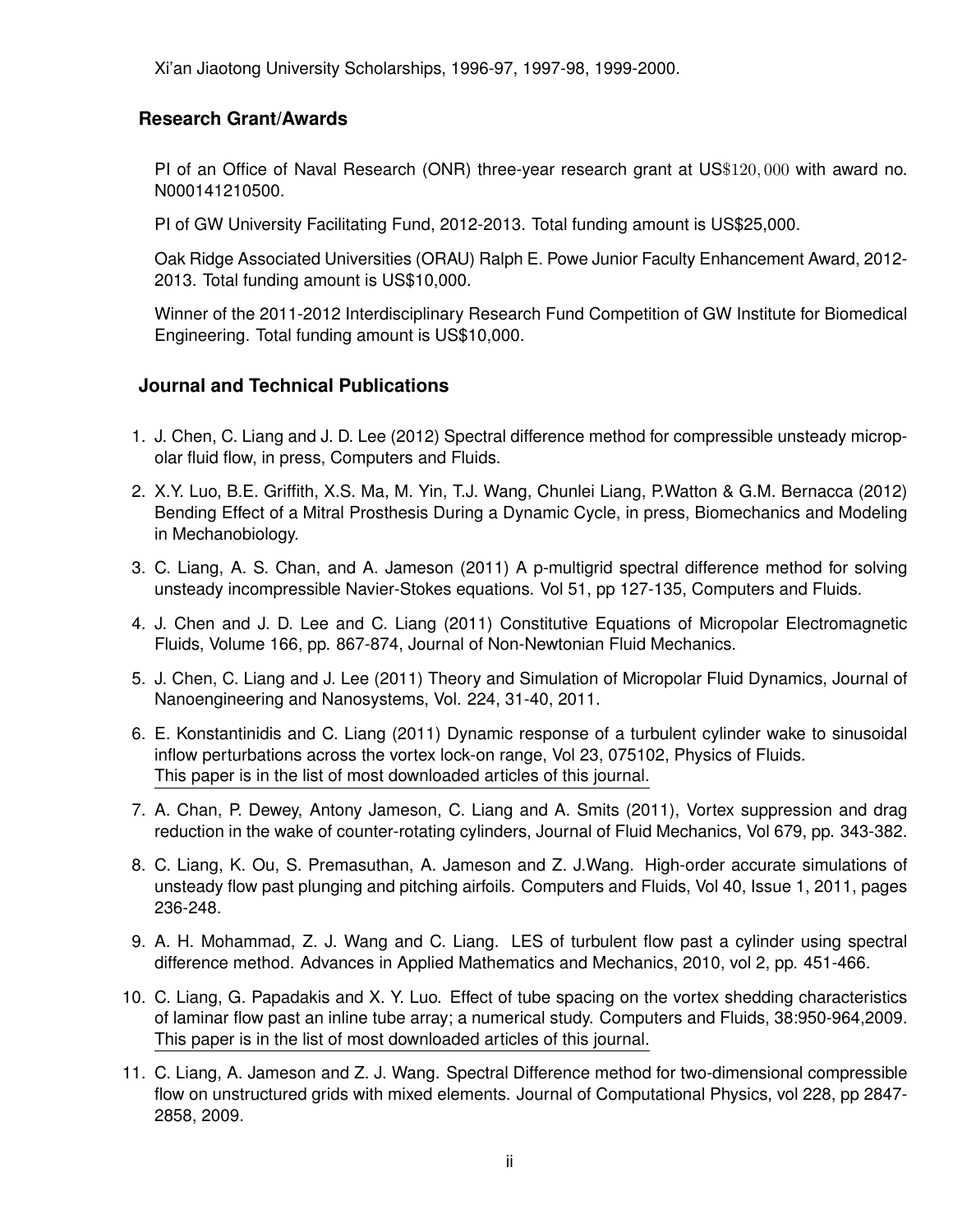- 12. C. Liang, S. Premasuthan and A. Jameson. High-order accurate simulation of flow past two sideby-side cylinders with Spectral Difference method. Computers and Structures, vol 87, pp. 812-817, 2009.
- 13. C. Liang, R. Kannan and Z. J. Wang. A p-Multigrid Spectral Difference Method with explicit and implicit smoothers on unstructured triangular grids. Computers and Fluids, 38:254-265,2009. This paper is in the list of most cited articles of this journal.
- 14. C. Liang and G. Papadakis. Large Eddy Simulation of Flow over a Staggered Tube Bundle. Journal of Fluids and Structures, 23:1215-1230, 2007. This paper is in the list of most downloaded articles of this journal.
- 15. C. Liang and G. Papadakis. Large Eddy Simulation of Pulsating Flow over a circular Cylinder at Subcritical Reynolds Number. Computers and Fluids, 36:299-312, 2007. This paper is in the list of most downloaded articles of this journal.
- 16. V. Olshevsky, C. Liang, F. Ham, N. Mansour and A. Kosovichev, Turbulent convection and differential rotation in spherical shells. Annual Research Briefs, Center for Turbulence Research, Stanford, 2010.
- 17. C. Liang, F. Ham, E. Johnsen, Discontinuous Galerkin method with WENO limiter for flows with discontinuity. Annual Research Briefs, Center for Turbulence Research, Stanford, 2009.

## **Conference presentations**

- 1. C. Liang, W. Li, K.-F. Wong and C. Yuan, "Extracting Temporal Events from Hong Kong Financial News", In Proceedings 19th International Conference on Computer Processing on Oriental Languages (ICCPOL01), Seoul, Korea, May 14-16 2001, pp 47-52.
- 2. C. Liang and G. Papadakis. A study of kinetic energy conserving scheme using finite volume collocated grid for LES of a channel flow Proceedings of the fourth International Conference on Fluid Mechanics, Dalian, China, 2004.
- 3. C. Liang, and Papadakis, G.: Large eddy simulation of cross flow over inline and staggered tube bundles. Proceedings of the 8th International Conference on Flow-Induced Vibration, Paris, 6-9 July 2004 pp 247-252, 2004.
- 4. C. Liang and G. Papadakis. Study of the Effect of Flow Pulsation on the Flow Field and Heat Transfer Over an Inline Cylinder Array Using LES. Proceedings of the ERCOFTAC International Symposium on Engineering Turbulence Modelling and Measurements pp. 813-822, edited by Wolfgang Rodi.
- 5. T. Stoesser, C. Liang, W. Rodi and G. Jirka. Large Eddy Simulation of Fully-developed Turbulent Flow Through Submerged Vegetation. River Flow 2006, pp. 227-234, edited by A.M. Cardoso.
- 6. Z. J. Wang, Yuzhi Sun, C. Liang and Y. Liu. Extension of the SD Method to Viscous Flow on Unstructured Grids, Computational Fluid Dynamics 2006. pp. 119-124, edited by Herman Deconinck and E. Dick.
- 7. S. Balabani, E. Konstantinidis, C. Liang and G. Papadakis, Numerical study of the effect of velocity perturbations on the mechanics of vortex shedding in synchronised bluff-body wakes. BBVIV5 (5th Conferece on Bluff Body Wakes and Vortex Induced Vibrations, Costa do Sauipe, Bahia, Brazil, 12-15 December 2007.
- 8. C. Liang, R. Kannan And Z. Wang, p-Multigrid Spectral Difference Method With Explicit and Implicit Smoothers On Unstructured Grids, AIAA-2007-4326, AIAA CFD Meeting.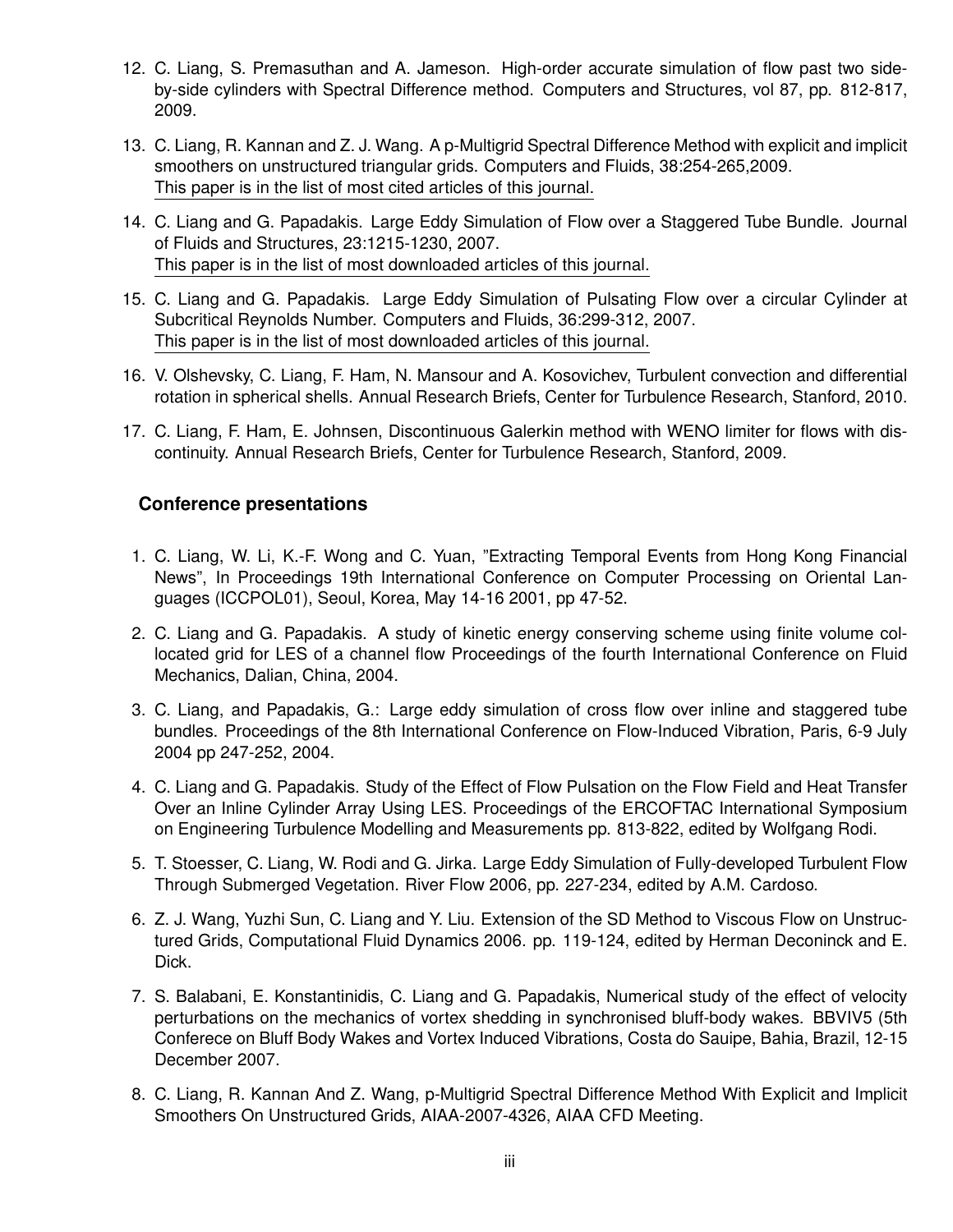- 9. E. Konstantinidis,, C. Liang, G. Papadakis and S. Balabani, Control of the separated flow behind a circular cylinder by flow forcing, IUTAM Symposium on Unsteady Separated flows and their control, Corfu 18-22 June 2007.
- 10. C. Liang, X. Y. Luo and G. Papadakis. Effect of Tube Spacing on the Vortex Shedding Characteristics of Laminar Flow Past an Inline Tube Array, ASME PVP 2008, Chicago, USA
- 11. S. Premasuthan, C. Liang and A. Jameson. A Spectral Difference Method for Viscous Compressible Flows With Shocks, AIAA Paper, San Antonio, 2009-3785.
- 12. C. Liang and F. Ham, Shock induced mixing of SF6 and air, 21st CENTURY CHALLENGES IN COM-PUTATIONAL ENGINEERING and SCIENCE, An International Symposium on the occasion of the 75th Birthday of Antony Jameson, November, 2009.
- 13. C. Liang, S. Premasuthan, A. Jameson and Z. J. Wang. Large Eddy Simulation of Compressible Turbulent Channel Flow with Spectral Difference Method, AIAA Paper, AIAA Aerospace Science Meeting, Orlando, 2009-402
- 14. E. Konstantinidis and C. Liang. Dynamic response of a turbulent cylinder wake to forced excitation, ASME PVP meeting, 2009, Prague, Czech Republic.
- 15. K. Ou, C. Liang and A. Jameson. High-order Spectral Difference Method for the Navier-Stokes Equations on Unstructured Moving Deformable Grids, AIAA Paper, Orlando, 2010-0541.
- 16. P. Castonguay, C. Liang and A. Jameson. Simulation of Transitional Flow over Airfoils Using the Spectral Difference Method, AIAA Paper, Chicago, 2010-4626.
- 17. S. Premasuthan, C. Liang and A. Jameson. Computation of Flows with Shocks using spectral difference scheme with artificial viscosity, AIAA Paper, Orlando, 2010-1449.
- 18. X. Luo, B. Griffith, X.S.Ma, M.Yin, T. J. Wang, C. Liang and P. Watton. Bending effect of a thin mitral prosthesis during a dynamic cycle, 6th World Congress on Biomechanics, Singapore, 2010.
- 19. C. Liang, A. Chan, X. Liu and A. Jameson (2011) An artificial compressibility method for the spectral difference solution of unsteady incompressible Navier-Stokes equations on multiple grids. AIAA-2011- 48. January, 2011, Orlando, FL, USA.
- 20. C. Liang, J. Chen, and J. D. Lee (2012), Spectral Difference Solution of Unsteady 2D Compressible Micropolar Equations on Moving and Deformable Grids, AIAA-2012-294, AIAA Aerospace Science Meeting, Nashville, TN.
- 21. J. Wang, C. Liang, Study of the 2D laminar flapping wing case using the Spectral Difference method, the first International Workshop on High-Order CFD Methods, Jan 2012, Nashville, TN.
- 22. C. Cox, C. Liang and M. Plesniak (2011), Spectral difference solution of incompressible flow over an inline tube bundle with oscillating cylinder, ASME PVP conference paper in Toronto, PVP2012-78122.

#### **Chaired conference sessions**

- 1. The fourth International Conference on Fluid Mechanics, Dalian, China, 2004.
- 2. The 47th AIAA Aerospace Sciences Meeting, Orlando, FL, 2009.
- 3. The 49th AIAA Aerospace Sciences Meeting, Orlando, FL, 2011.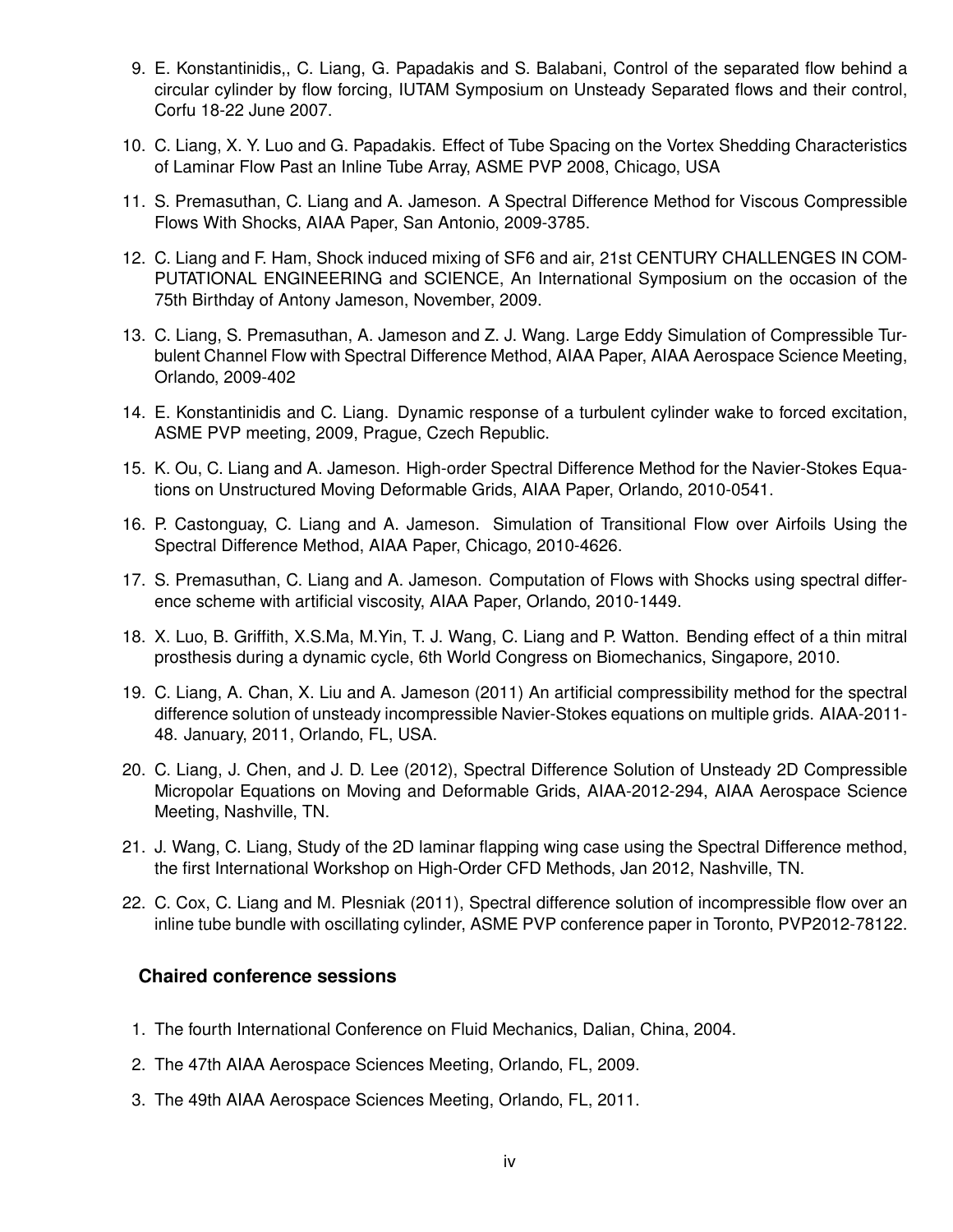4. The 50th AIAA Aerospace Sciences Meeting, Nashville, TN, 2012.

# **Invited Talks**

1. 10/17/2006, MOSTLY BIOMATHEMATICS LUNCHTIME SEMINAR at Courant Institute of New York University.

Title: Large Eddy Simulation of Open Channel Flow through Emergent and Submerged Vegetation using Immersed Boundary Method. [http://www.cims.nyu.edu/events/archive/fall\\_06.html](http://www.cims.nyu.edu/events/archive/fall_06.html)

2. 9/11/2009, Seminars in Engineering Science, Lehigh University

Title: High-Order Spectral Difference Method For Moving Boundary Viscous Flow Problems On Unstructured Meshes [http://lehighcalendar.activedatax.com/LehighU/EventList.aspx?view=](http://lehighcalendar.activedatax.com/LehighU/EventList.aspx?view=EventDetails&eventidn=19764&information_id=15995&type=&rss=rss) [EventDetails&eventidn=19764&information\\_id=15995&type=&rss=rss](http://lehighcalendar.activedatax.com/LehighU/EventList.aspx?view=EventDetails&eventidn=19764&information_id=15995&type=&rss=rss)

- 3. 4/28/2009, Affiliates meeting, Department of Aeronautics and Astronautics, Stanford University.
- 4. 06/4/2010 Naval Architect & Marine Engineering department seminar at University of Michigan. Title: High-Order Spectral Difference Method for Both Incompressible and Compressible Flow Problems On Moving Unstructured Meshes
- 5. 10/18/2011 Applied and Computational Mathematics Seminar, National Institute of Standards and Technology, Maryland.

Title: High-order Spectral Difference Solution of Unsteady Compressible Micropolar Equations on Moving and Deformable Grids [http://math.nist.gov/mcsd/Seminars/2011/2011-10-18-Liang.](http://math.nist.gov/mcsd/Seminars/2011/2011-10-18-Liang.html) [html](http://math.nist.gov/mcsd/Seminars/2011/2011-10-18-Liang.html)

6. 2/15/2012 Hydrocolloquium of Naval Surface Warfare Center, Combatant Craft Division (NSWCCD) at Carderock MD.

Title: Massively parallel and high-order accurate simulation of transitional flow around a flapping wing

7. 3/8/2012 Applied Math seminar of George Washington University,

Title: A high-order method for simulating turbulent flow on moving and deforming unstructured grids. <http://home.gwu.edu/~ren/seminar/appliedmath.html>

# **Synergistic Activities**

Senior member of American Institute of Aeronautics and Astronautics

Steering Committee member of the George Washington Institute for Massively Parallel Applications and Computer Technologies (IMPACT)

Organizing committee member, American Physical Society - 64th Annual DFD Meeting, November 20-22, 2011, Baltimore, Maryland.

Session developer of the ASME 2012 Pressure Vessels & Piping Conference, 16th International Symposium on Emerging Technologies for Fluids, Structures and Fluid-Structure Interactions.

Summer faculty at the High Altitude Observatory, the National Center for Atmospheric Research, Boulder, Colorado, 2011 and 2012.